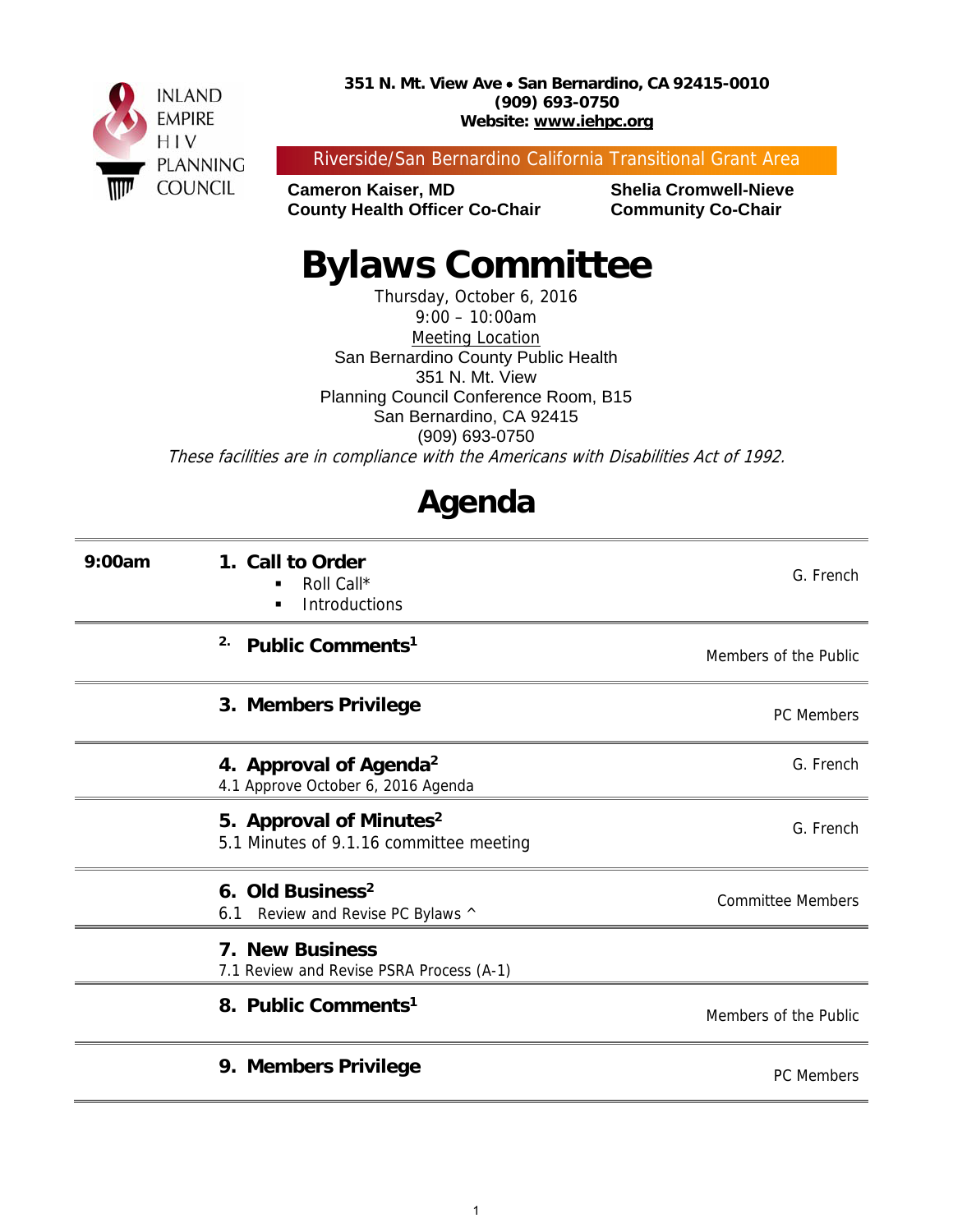| 10. | <b>Review of Action Item</b>                                                                 | PC Staff              |
|-----|----------------------------------------------------------------------------------------------|-----------------------|
| 11. | <b>Agenda Setting for Next Meeting</b><br><b>TBD</b><br>HIV Planning Council Conference Room | PC Members/ G. French |
| 12. | Roll Call*                                                                                   | PC Staff              |
|     |                                                                                              |                       |

#### **10:00am 13. Adjournment CONSIDERENT CONSIDERENT CONSIDERENT CONSIDERENT CONSIDERENT CONSIDERENT CONSIDERENT CONSIDERENT CONSIDERENT CONSIDERED CONSIDERED CONSIDERED CONSIDERED CONSIDERED CONSIDERED CONSIDERED CONSIDERED**

<sup>1</sup> Public Comments: Any member of the public may address this meeting on items of interest that relate to the Ryan White CARE Act by completing a speaker slip to indicate their interest in addressing the Planning Council. A three-minute limitation will normally apply to each member of the public who wishes to comment, unless waived by the Chair.

<sup>2</sup> The agenda item may consist of a discussion and a vote. Public comments can be made prior to each Planning Council vote.

\* Members must be present at both roll calls to receive credit for meeting attendance.

\*\* Copies can be obtained at the I.E.H.P.C. office and will be available at the meeting.

 $\wedge$  Copy will be provided at the meeting.

Requests for special accommodations (e.g., language translation) must be received 72 hours prior to the date of the meeting. Contact PC Support at (909) 693-0750.

All meetings of the Planning Council and its committees are open to interested parties from the general public. Notices are posted in compliance with the California Brown Act. Information regarding Planning Council meetings, and/or minutes of meetings are public records and are available upon request from the Planning Council Support Staff by calling (909) 693-0750 or by visiting the website http://www.iehpc.org.

Servicios en Español: Notificación para servicios de intérprete deben de someterse setenta y dos horas de anticipo. Por favor llame (909) 693-0750.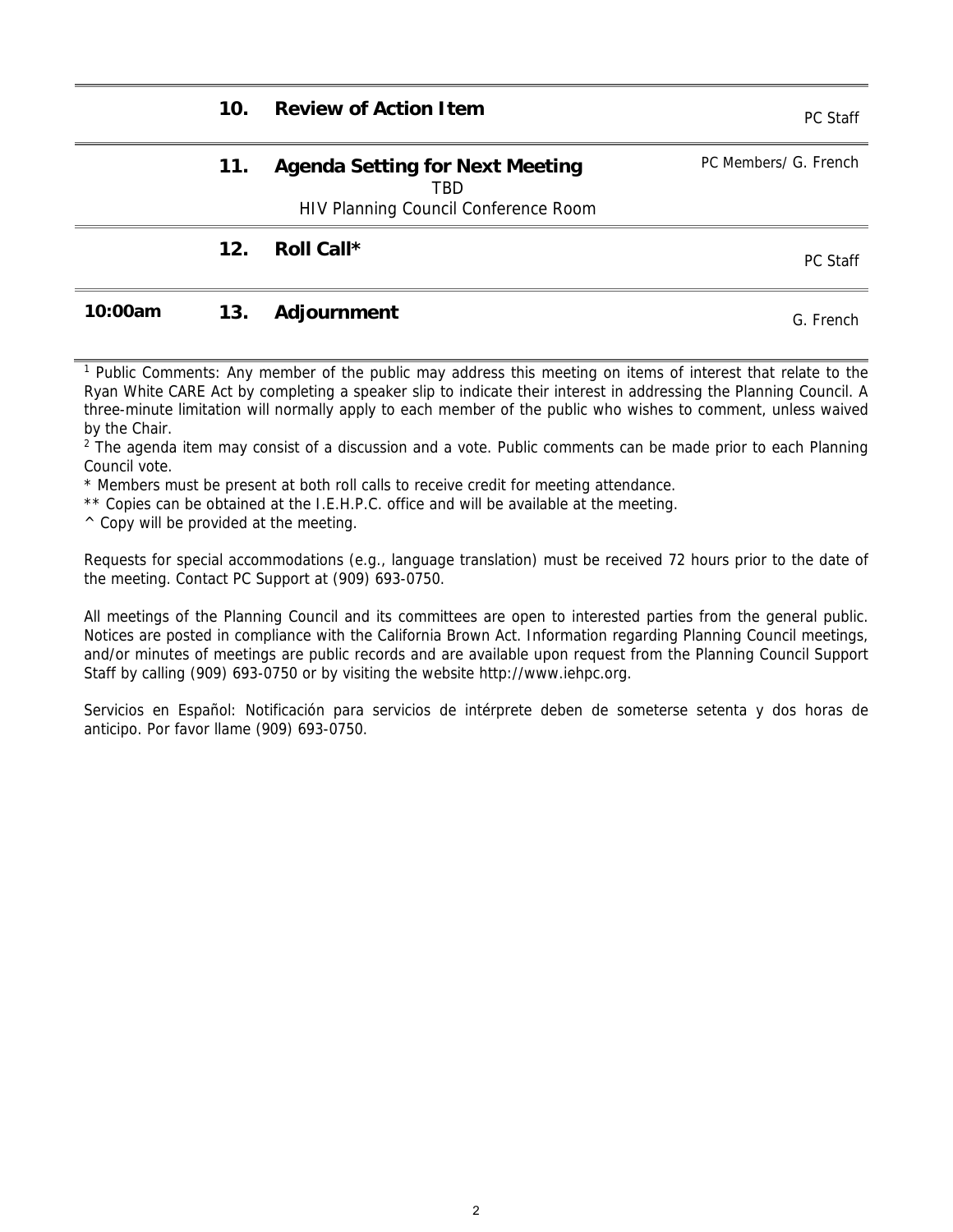- **PURPOSE** This Priority Setting and Resource Allocation (PS&RA) Process is designed to engage all Planning Council (PC) members in PS&RA and in the development of directives to the Ryan White Program (RWP).
- **POLICY** This policy will ensure informed decision-making of all PC members in the process of priority-setting and resource-allocation and in the development of directives to the RWP, and to outline a process regarding service categories that will facilitate access to HIV medical care and that is responsive to the needs of the client in the interest of producing positive health outcomes. The PC is required to determine the size and demographics of the estimated population of individuals who are unaware of their HIV status. In addition, the PC must develop a strategy for identifying those with HIV/AIDS who do not know their status, make them aware of their status, and refer them into care.
- **DEFINITIONS** A. **Priorities:** List of service categories, in order of importance, eligible for funding in the Riverside/San Bernardino, CA TGA.
	- B. **Directives:** How best to meet each priority and additional factors that the RWP should consider in allocating funds (e.g. service interventions, subpopulations, service areas, organization characteristics).
	- C. **Allocations:** Determination of the percentage or amount of dollars to be allocated to each prioritized service category.

#### **PRINCIPLES AND CRITERIA**  A. Priorities and allocations are data-based. Decisions are based on the data, not on personal preferences. PC members are required to participate in the data presentation sessions prior to priority setting and resource allocations.

- B. Conflicts of interest are stated and managed. PC members must state areas of conflict according to the San Bernardino County Board of Supervisors-approved Conflict of Interest Guidelines. They cannot participate in open discussions or votes on service categories in which they have a conflict.
- C. The data provides the basis for changes in priorities or allocations from the previous year. The data indicates changes in service needs/gaps and availability based on information from the various data sources. Each PC member makes his/her own assessment based on the data presentation sessions.
- D. Needs of specific populations and geographic areas are an integral part of the discussion in the data presentations and the decisionmaking. They may also lead to directives to the RWP on how best to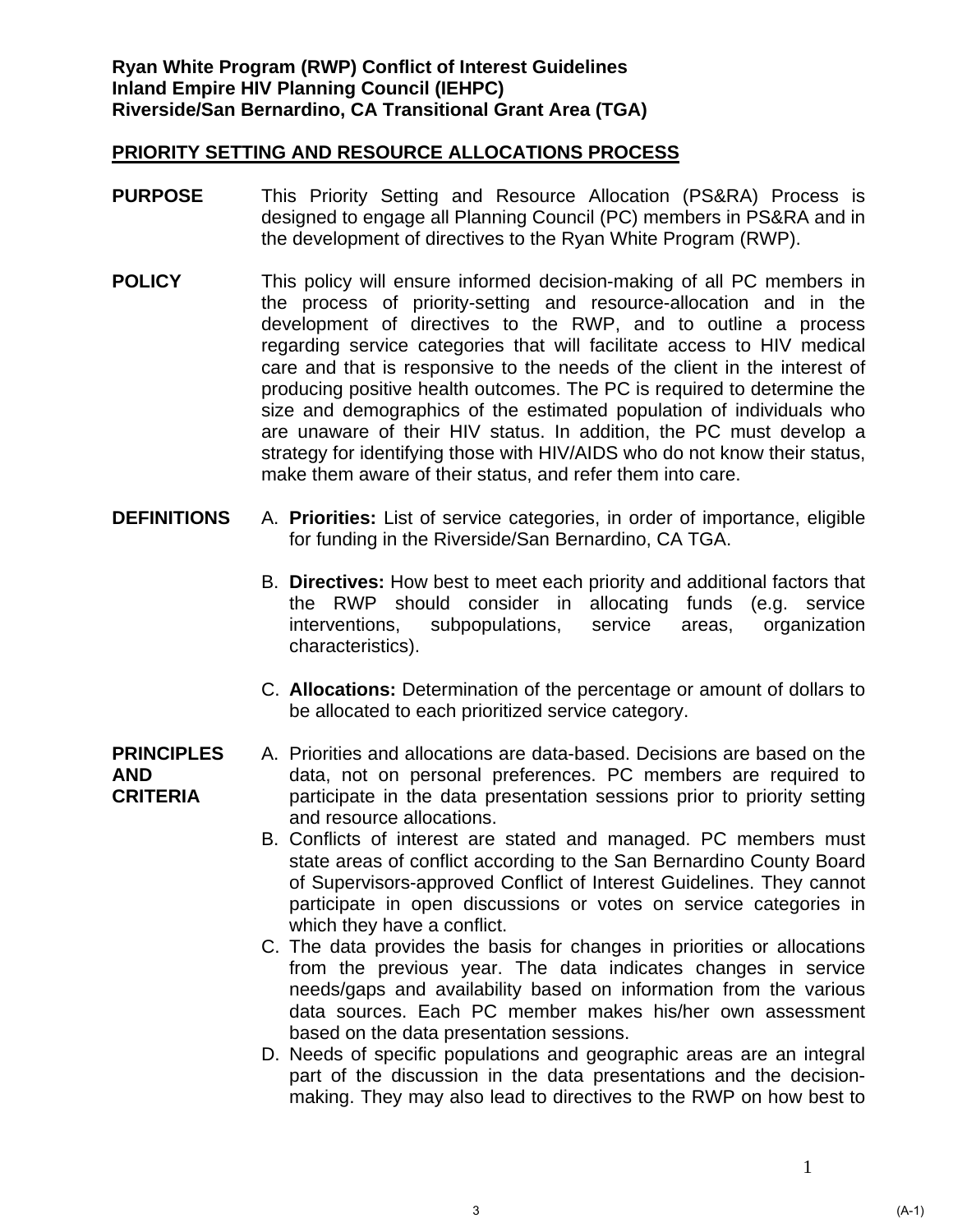meet the priorities.

A. **Priority Setting Process**

- **PS&RA STEPS** A. Only PC members who have participated in the data presentations and have voting privileges (i.e., Board of Supervisor-appointed members) may take part.
	- B. All members of the public and any PC members who are not eligible to participate in the process must sit in the public gallery.
	- C. PC Support Staff and/or an independent third party will facilitate the PS&RA portion of the meeting.
	- D. A quorum of the full PC membership must take part in the presentation of data and be present for the entire PS&RA process. Once a quorum is established, PC Support Staff will document all yeas, nays, and abstentions by name. Members who must abstain as a result of conflict of interest will be counted as abstentions.

### **PS&RA**

**PROCESS** 

- Note: The priority setting process should consider services needed to be provided and/or support a continuum of care, regardless of how these services are being funded and the extent of unmet demand for these services.
- **1.** The list of HRSA fundable service categories (core and support) and the definitions of these services will be presented to the PC.
- **2.** Priority Setting Cards *(See sample at the end of this procedure)*
	- i. Each PC member will be given 10 index cards, five for core medical services and five for support services.
	- ii. The cards will be labeled "#1=5 points," "#2=4 points" and so on through to "#5=1 point."
	- iii. PC members will also be given preprinted labels listing the fundable core medical and support service categories.
- **3.** Choosing Service Categories
	- i. PC members will affix the labels showing what they have identified are the top 5 core-medical-service categories and the top 5 support-service categories to the cards in order of importance or priority. The most important category's label should be placed on the #1 card; it will receive 5 points. The label for the second-most-important category should be placed on the #2 card, which will give it 4 points. The label for the least-important category should be placed on the #5 card, giving that category 1 point.
	- ii. PC members may not vote for the same category more than once.
	- iii. Services for which the labels are not placed on any card will be given no points. There will be labels left over after voting has finished.
- **4.** Data Sources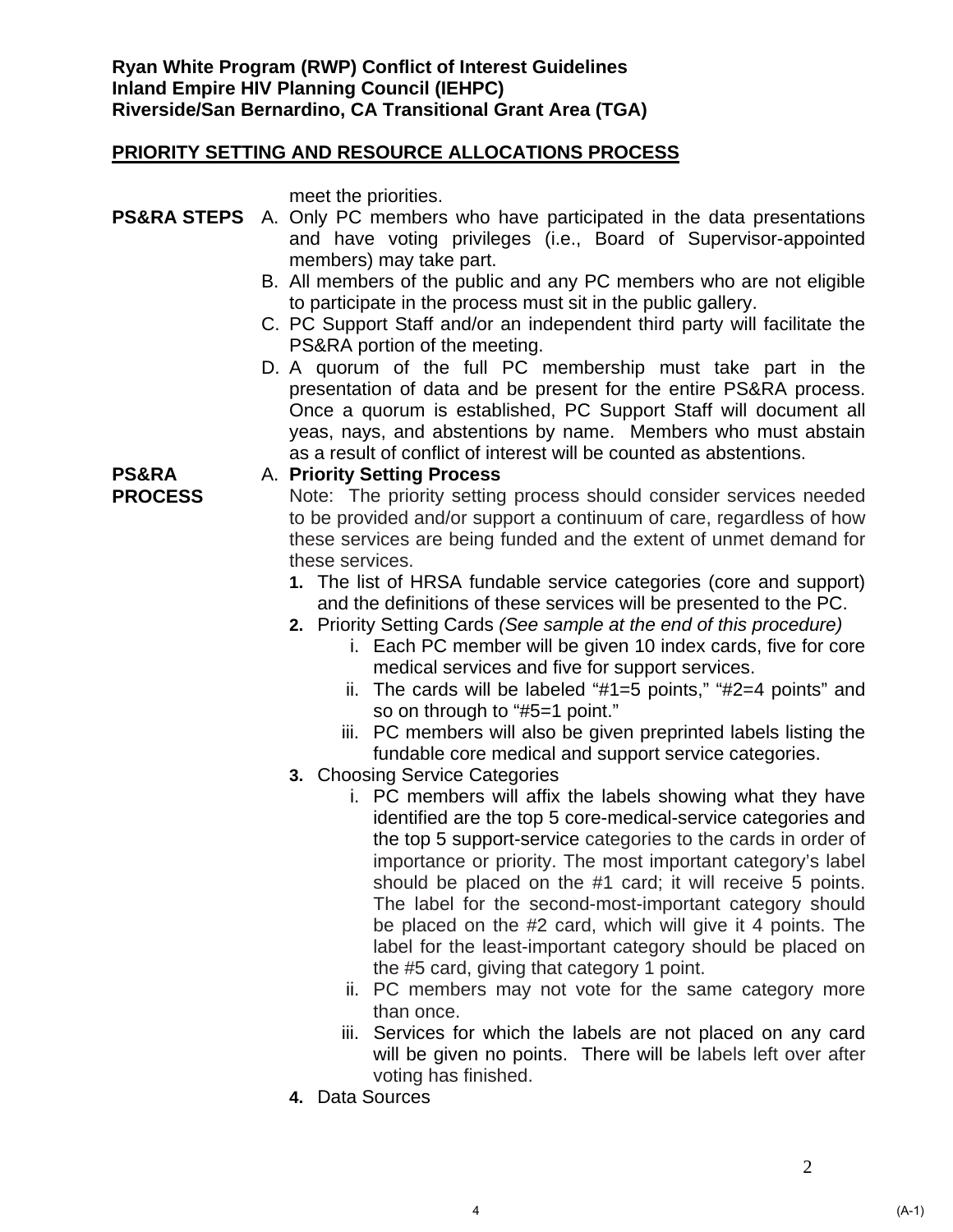- i. In making decisions, PC members should rely on the priority-setting data presentations.
- ii. After affixing a certain category's label to a card, PC members will mark the data source(s) used in deciding how to prioritize that category.
- **5.** Directives
	- i. PC members may also include further instruction to the RWP regarding how best to meet each priority and indicate additional factors the RWP should consider in allocating funds to the prioritized service (e.g. service interventions, subpopulations, service areas, organization characteristics).
	- ii. The IEHPC's Planning Committee has overall responsibility for the development of directives to be submitted to the PC for approval.
	- iii. Prior to the annual PS&RA process, the Planning Committee will annually review, revise and/or delete existing directives.
		- a. The Planning Committee will complete the revision of existing directives and submit them to the full PC for approval.
	- iv. During the PS&RA Summit, PC members will set aside time to develop additional directives to guide service delivery based upon identified needs, barriers, and/or other emerging issues or challenges that are facing the TGA. This will occur after all of the data for the priority setting process has been presented to PC members.
		- a. In a large group, PC members will brainstorm a list of challenges that emerged through the data presentations (e.g., barriers to care, legislative changes, etc.).
			- 1. PC members will refine the list (e.g., eliminate redundant or similar areas).
			- 2. The final list of challenges/problems will provide the starting point for the development of new directives.
			- 3. If no problems or challenges are identified, the PC will not develop any additional directives to guide service delivery. The approved slate of revised directives will guide the Ryan White Program in the upcoming program year.
		- b. If additional challenges/problems are identified, PC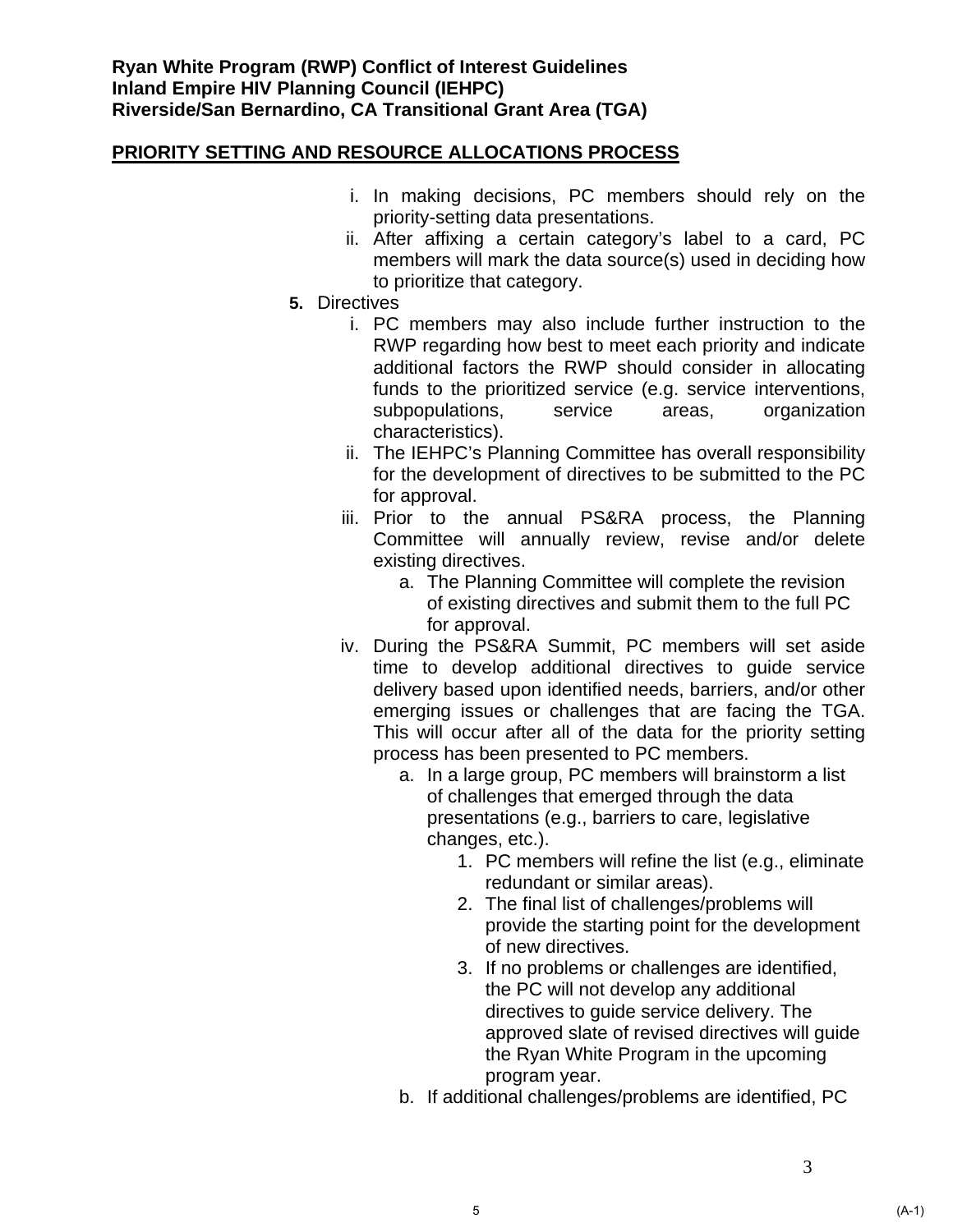members will break into small groups of 4-6 members during the PS&RA Summit.

- c. Each small workgroup will select one or more of the challenges/problem areas identified on the final brainstorm list.
	- 1. To maximize time, no two workgroups will work on the same challenge/problem area.
- d. Each workgroup will utilize the Directive Worksheet as a tool to assist in the writing of each directive. Only one worksheet may be used for each directive written.
	- 1. Being as specific as possible, the workgroup will clarify the challenge/problem area identified. For example, a specific population or subpopulation is underrepresented in Ryan White medical care or other service category.
	- 2. Once clarified, the workgroup will identify the data or evidence that supports the selection. For example, the Ryan White utilization data reveals that a specific population is underrepresented in Ryan White medical care as compared to their representation in the TGA; no other data suggests that the population is accessing medical care through other resources at a higher rate.
	- 3. The workgroup will write a draft directive that will improve service delivery in a way that addresses the problem.
	- 4. The workgroup will lastly identify any other issues that need to be considered if applicable.
- e. Once draft directives are completed, each workgroup will present the proposed directive to the large group.
	- 1. The large group of PC members will provide feedback on the draft directive.
	- 2. The PC will discuss the feedback and determine if the directive needs to be revised to incorporate the feedback.
	- 3. The PC will revise the proposed directive if needed.
- f. After the presentation of proposed directives, the PC will vote on the slate of proposed directives in total.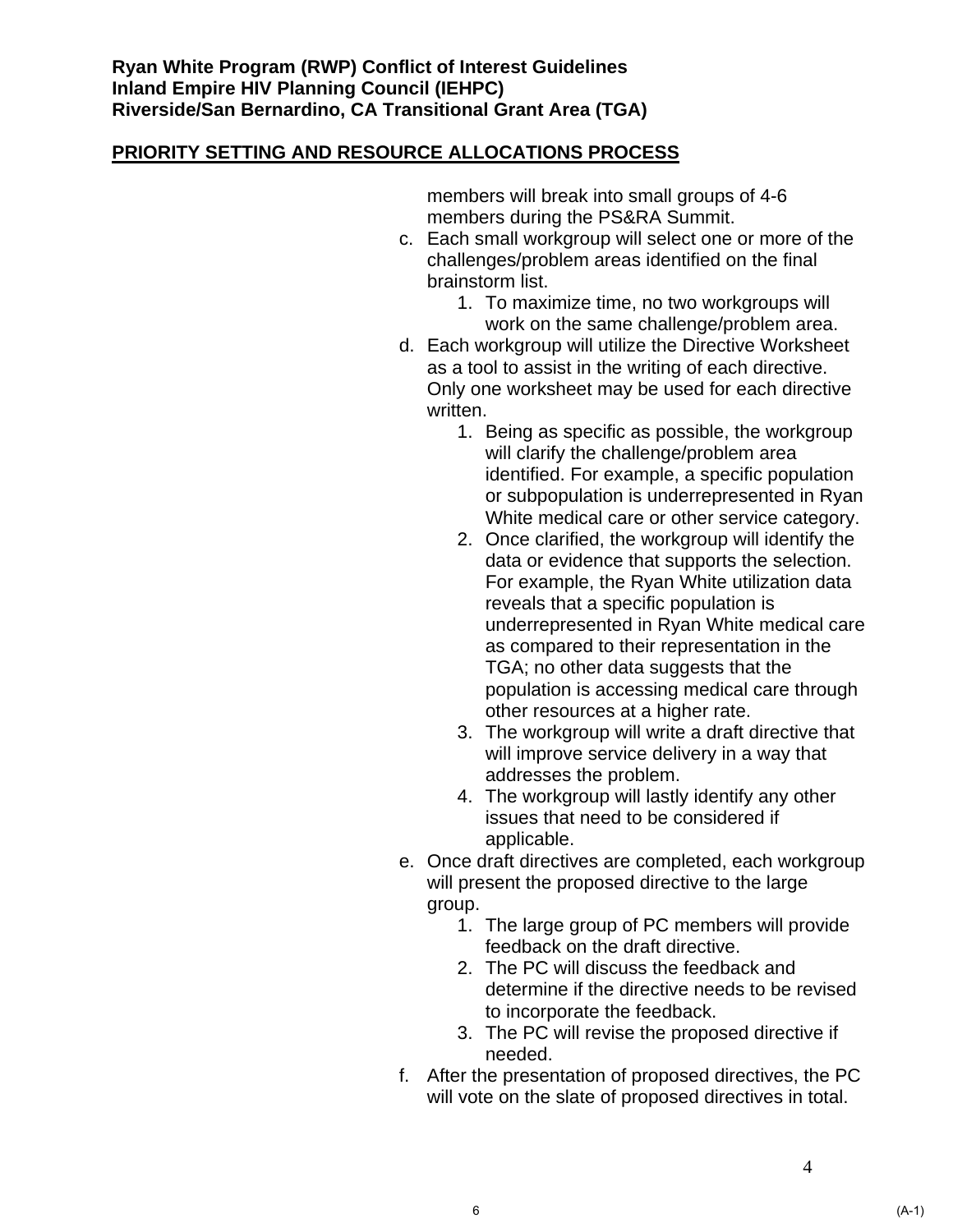- v. PC Support Staff will forward the approved slate of directives to the Ryan White Program Office. The Ryan White Program will be responsible for implementing these directives into the delivery of Ryan White-funded services.
- **6.** Aggregating the Votes
	- i. PC Support Staff will collect the cards.
	- ii. PC Support Staff will tally the votes, giving each #1 card 5 points, each #2 card 4 points, each #3 card 3 points, each #4 card 2 points, and each #5 card 1 point.
	- iii. The service category with the highest total number of points is ranked number 1; the category with the secondhighest score is ranked 2, and so on.
	- iv. All service categories receiving a vote are ranked and placed on the list of categories to consider for funding. Service categories not voted for on any cards will receive no points and will not be considered for funding.
	- v. PC Support Staff and/or the facilitator will present the ranked list of selected service categories.
	- vi. In addition to tallying the total number of votes per category Support Staff will list the breakdown of the number of members that voted for each point value.
	- vii. The Facilitator will then entertain discussion from members specifically for categories where there is a noticeable imbalance in votes.
	- viii. Once complete, the full PC will approve the ranked list of prioritized categories.

### B. **Resource Allocations Process**

- **1.** Funding Scenarios
	- i. Allocations for the upcoming year will be based on a minimum of two funding scenarios: a decrease and an increase of the current year's funding.
	- ii. Increases to funding for categories should not exceed the total of service gap analysis and unmet need estimates. Further, projections for a portion of the population of individuals previously unaware of their HIV positive status for that service should be considered.
- **2.** Allocations
	- i. Prior to discussion and any vote, all PC members who have conflicts of interest in that category will be identified and be required to abstain from discussion and voting *(see Monitoring of Conflict of Interest below).*
	- ii. Each category will be determined independently on a lineby-line basis, beginning with the top priority.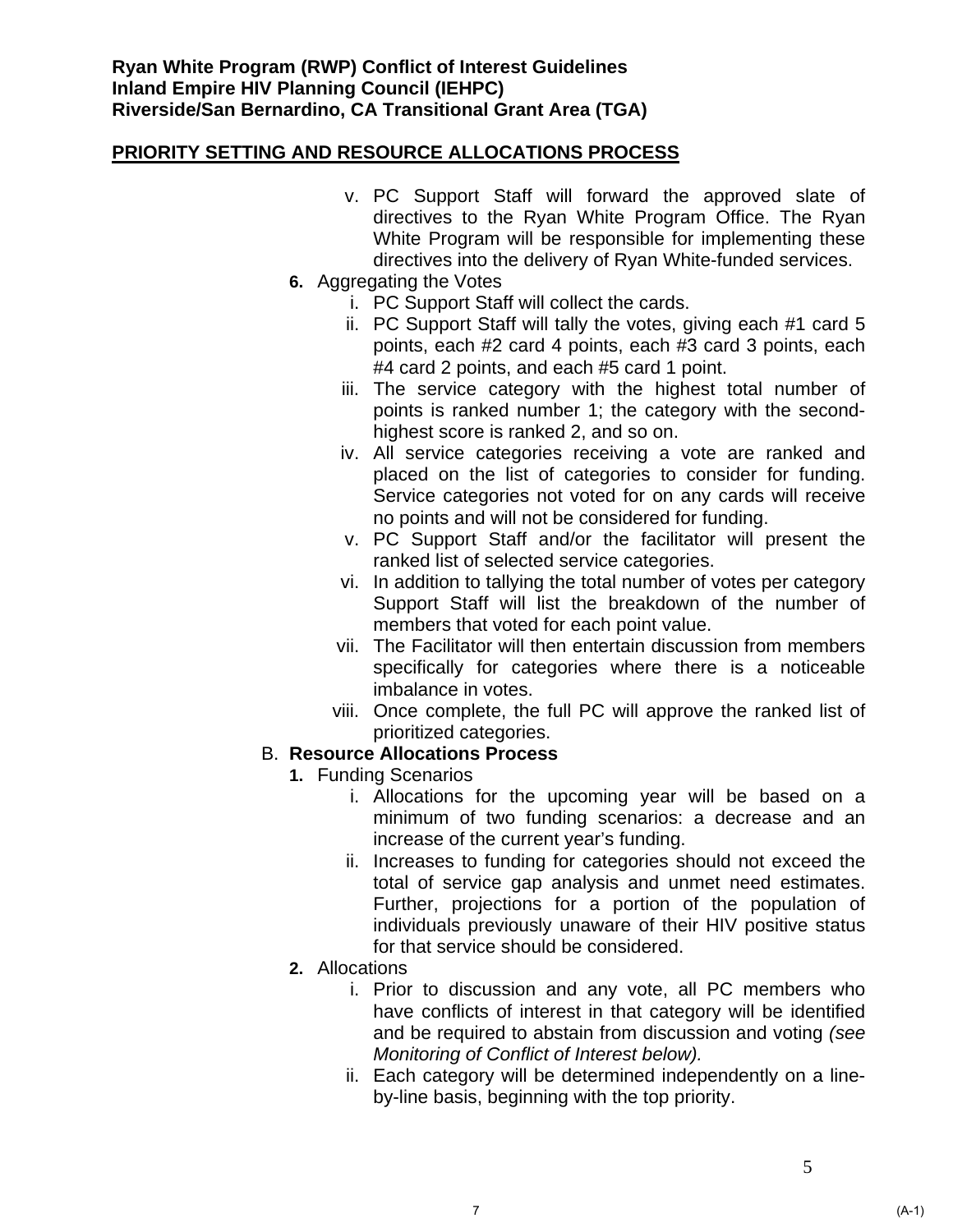- iii. At the beginning of the discussion for each service category's funding, the RWP and PC Support Staff may provide Allocations recommendations based on analysis of service gaps and other relevant data.
- iv. Eligible, non-conflicted PC members will be able to discuss any data previously provided during a data presentation, and ask questions of the RWP and/or PC Support Staff. However, no PC member is allowed to offer any new unsupported or anecdotal data for consideration.
- v. Allocations will continue through the list of prioritized services until a set of completed allocations is reached for each of the scenarios. Not all prioritized categories need to be funded.
- vi. Once complete, the full PC will approve the prioritized service categories and allocations for submission to the RWP.
- **3.** Monitoring Conflict of Interest
	- i. All PC members will have "name tents" that indicate the service categories for which they have a conflict.
	- ii. All PC members will be expected to self-monitor and declare conflicts before discussion begins on an issue.
	- iii. All PC members are expected to remove themselves from discussions and votes when they are conflicted.
	- iv. When a PC member identifies to the Chair that another member is conflicted, the Co-chairs will confer to determine whether a conflict exists as defined in these Guidelines. If the co-chairs determine that a conflict exists, the conflicted member will be asked to remove him/herself from the process. If the member refuses, PC Support Staff will log this in the record of the proceedings.
	- v. Non-conflicted PC members will not be eligible to submit responses to the requests for proposals or other bidding processes that result from the allocations determined during the PS&RA process in which they participated.

**Revisions to PSRA Process**  The process described above cannot be revised, altered, or otherwise changed, except through the following process:

- A. Written evaluations will be used for each of the meetings (the training, data presentations, and PS&RA meeting).
- B. PC Support Staff will collect the evaluations and forward the information to the PS&RA Committee for review.
- C. The PS&RA Committee will review the evaluations and identify desired changes for the following year.
- D. The PC will review the process annually, prior to the PS&RA, and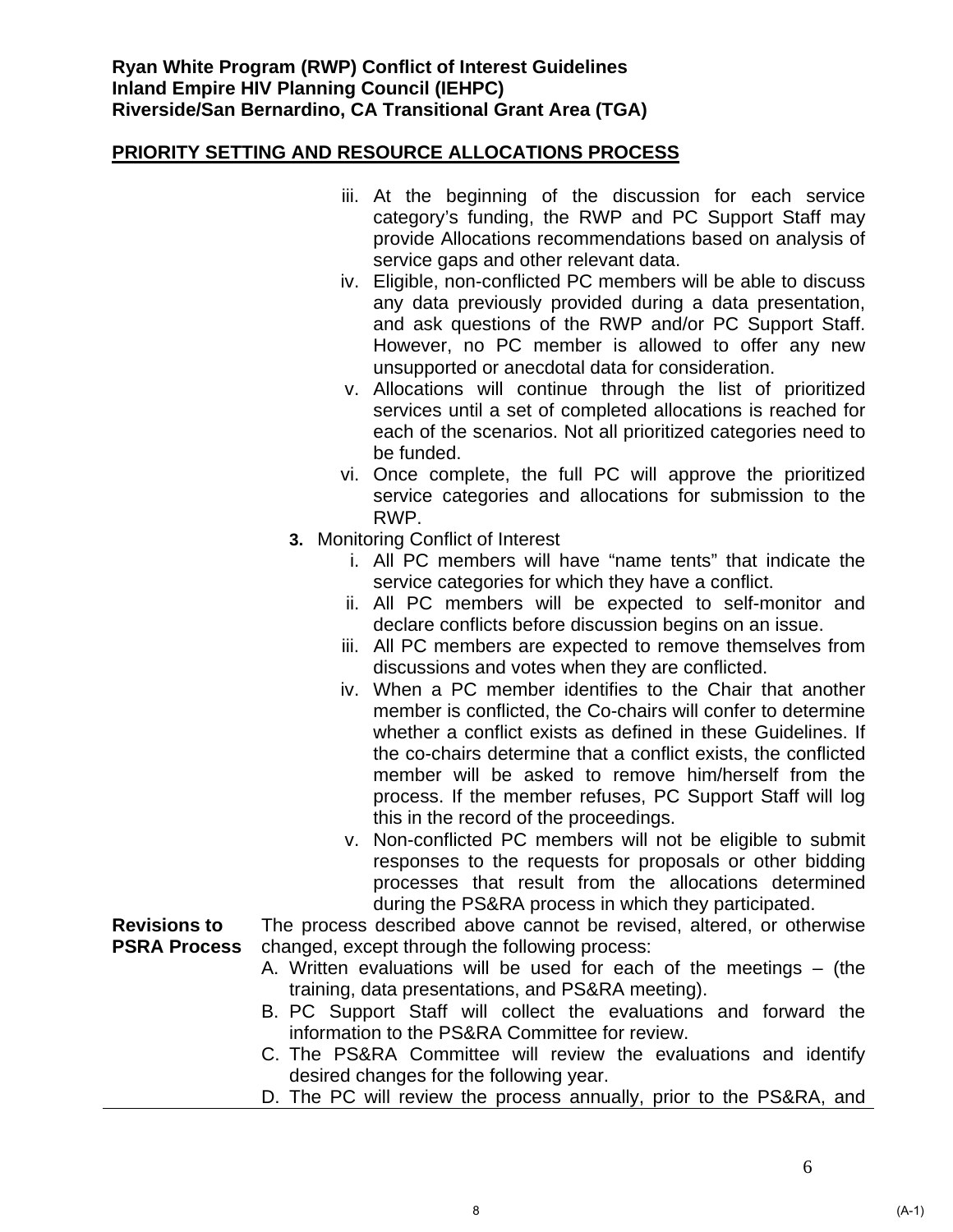submit written recommendations for revision to the DPH, Ryan White Program office.

- E. These recommendations will be reviewed for compliance with HRSA, Ryan White legislation and other applicable requirements.
- F. Once reviewed, these will be forwarded for approval by the DPH Director.
- G. The DPH will respond in writing to the PC within 120 days of receipt of a request for revision.
- H. The DPH Director will determine compliance with all applicable requirements and, if it is determined that the recommendations comply, they will be submitted to the Board of Supervisors for approval.

## **Priority Setting Card (Sample)**

### **#1=5 points**

|  | (Service Category Label) |  |
|--|--------------------------|--|
|--|--------------------------|--|

- **\_\_ Epidemiological Profile**
- **\_\_ Needs Assessment**
- **\_\_ RW and Other Funding Data**
- **\_\_ Medical Trends and Outcomes**
- **\_\_ RW Client Profile**
- **\_\_ RW Client Service Utilization**
- **\_\_ Committee Recommendations**

**\_\_ Other \_\_\_\_\_\_\_\_\_\_\_\_\_\_\_\_\_\_\_**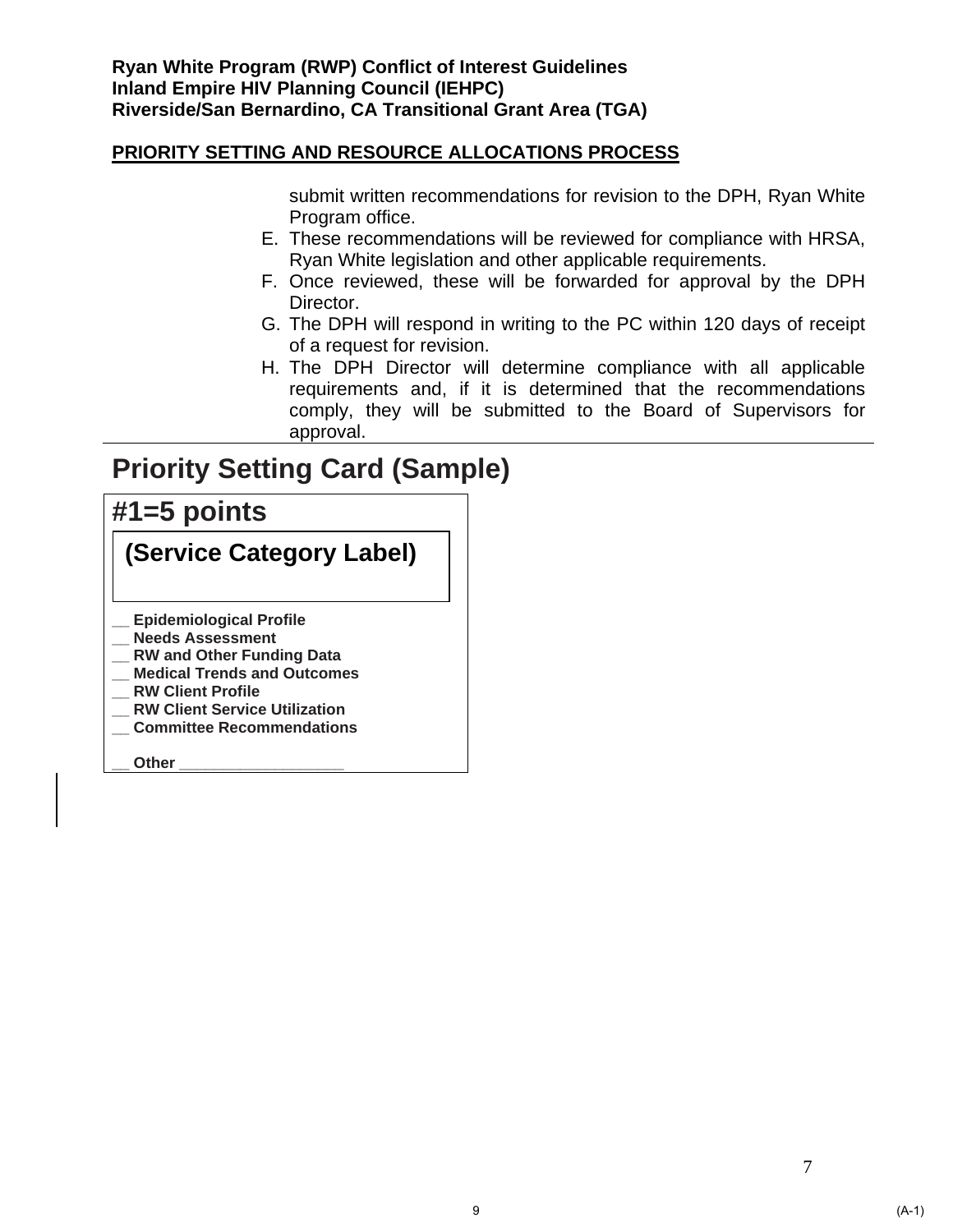

Riverside/San Bernardino California Transitional Grant Area

**Cameron Kaiser, MD Shelia Cromwell-Nieve County Health Officer Co-Chair Community Co-Chair** 

## **Bylaws Committee**

Thursday, September 1, 2016

9:30am – 11:00am

Meeting Location San Bernardino County Public Health 351 N. Mt. View Planning Council Conference Room, B15 San Bernardino, CA 92415 (909) 693-0750

Teleconferencing Location Desert AIDS Project 1695 N. Sunrise Way Palm Springs, CA 92262 (760) 323-2118

These facilities are in compliance with the Americans with Disabilities Act of 1992.

## **Minutes**

**Members: A. Jacobson; C. Smith; G. French; L. White**, G. Maldonado, S. Cromwell-Nieve **Staff:** A. Fox, K. Eagles **Guest:** (T. Evans-pending BOS approval)

| 9:40am | 1. Call to Order<br>Roll Call*<br><b>Introductions</b>                                                                                                                                                                  | G. French                |
|--------|-------------------------------------------------------------------------------------------------------------------------------------------------------------------------------------------------------------------------|--------------------------|
|        | 2.<br>Public Comments <sup>1</sup><br><b>NONE</b>                                                                                                                                                                       | Members of the Public    |
|        | 3. Members Privilege<br>T. Evans requested that this meeting be conducted more<br>successfully than prior meeting and that the Chair act as a<br>facilitator according to the Bylaws of the PC.                         | <b>PC</b> Members        |
|        | 4. Approval of Agenda <sup>2</sup><br>4.1 Approve September 1, 2016 Agenda<br>Motion to approve the September 1, 2016 agenda.<br>M/S/C: A. Jacobson, L. White, motion carried. No<br><b>Abstentions</b>                 | G. French                |
|        | 5. Approval of Minutes <sup>2</sup><br>5.1 Minutes of 8.11.16 committee meeting<br>Motion to approve the September 1, 2016 committee<br>minutes. M/S/C: L. White, A. Jacobson, motion carried.<br><b>No Abstentions</b> | G. French                |
|        | New Business <sup>2</sup><br>6.<br>Chair G. French stated that he would leave the new<br>business category open for PC members.                                                                                         | <b>Committee Members</b> |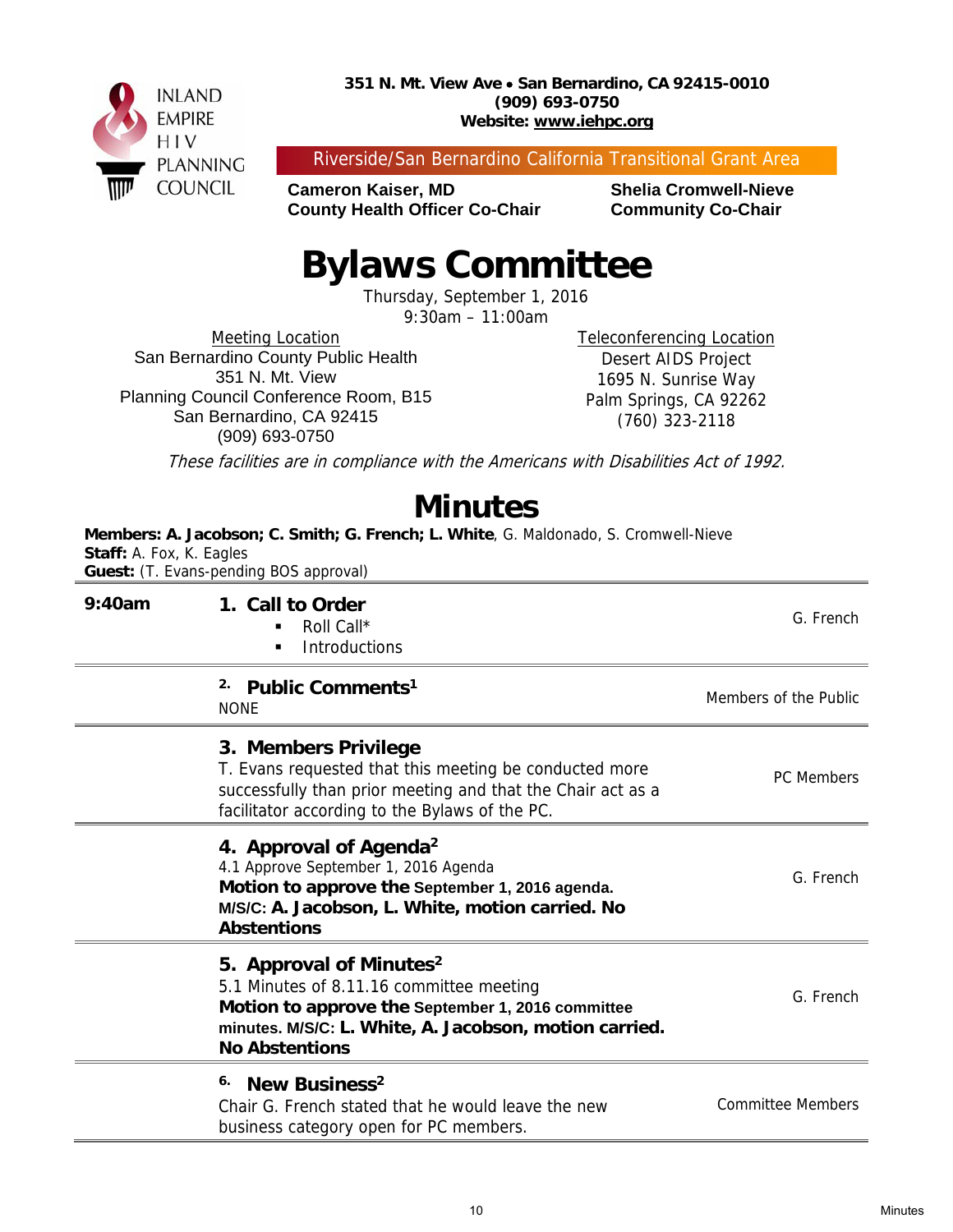6.1 Review and Revise PC Bylaws (A-1) Attachment A-1: G. French reflected on the Table of Content, Article 5-Section 6; to be removed. A. Fox confirmed that this section would be deleted and renumbered. There will be 9 sections. A. Fox stated that in Article 2 section 2, there is a later version on HRSA guidelines (2013) these are from 2009. Recommendations for MOU suggested two (2) parties in the HRSA guidelines which state that "the Grantee and the Council". County Counsel will have to confirm and clarify. G. French confirmed that the BOS be involved. T. Evans stated that the MOU should require three (3) signatures minimum and he also confirmed that the BOS is required to sign off on the Bylaw. A. Fox added a comment into the draft regarding changes and confirmed that all PC Members received a copy. G. French confirmed the removal of handicapped and replaced with disability. Article 6 Section 3-D; removal of Riverside County with the MOU. A. Fox: HRSA guidelines (2013) referencing Finance Committee; shall include Finance Committee down to Section A (p. 24) will be changed to HRSA guidelines (2013) not 2009. Note that in the PC finance budget more has been added such as for County Counsel and that the PC Members understand the entire needs assessment and comp plan; to include Staff and that they are conscientious procedures, consumers' reimbursement; and any other items that effective PC. Just to confirm, the PC budget will show more and are in compliance with HRSA guidelines. A. Fox confirmed that these were the only two changes. G. French asked for additional comments. A. Fox suggested to review A-2 that "the Budget shall be developed during the month immediately following the receipt of annual notice of award of grant year and approval the PC at the next scheduled meeting. However, the PC has not followed that timeline. Note to address at the Finance Committee's attention during the next meeting; develop and draft agenda and be more specific as to when the PC members meet and present to Full Council. The PC has been operating on old dollar amounts award from Ryan White, this can always be revised, if award changes. Moreover, have a review right after the award. C. Smith questioned at what point is new TGA data released? A. Fox confirmed that this data can be requested from Ryan White at any time. Epi-reports will always be behind – at least one year. G. French confirmed that the recent RW conference, data used reflected 2014. A. Fox clarified the difference between "the continuum of care committee and the planning committee". Planning: Need assessments, directives, and comprehension, HIV planning, delivery and health care' support services, PSRA Planning. T. Evans added Summit.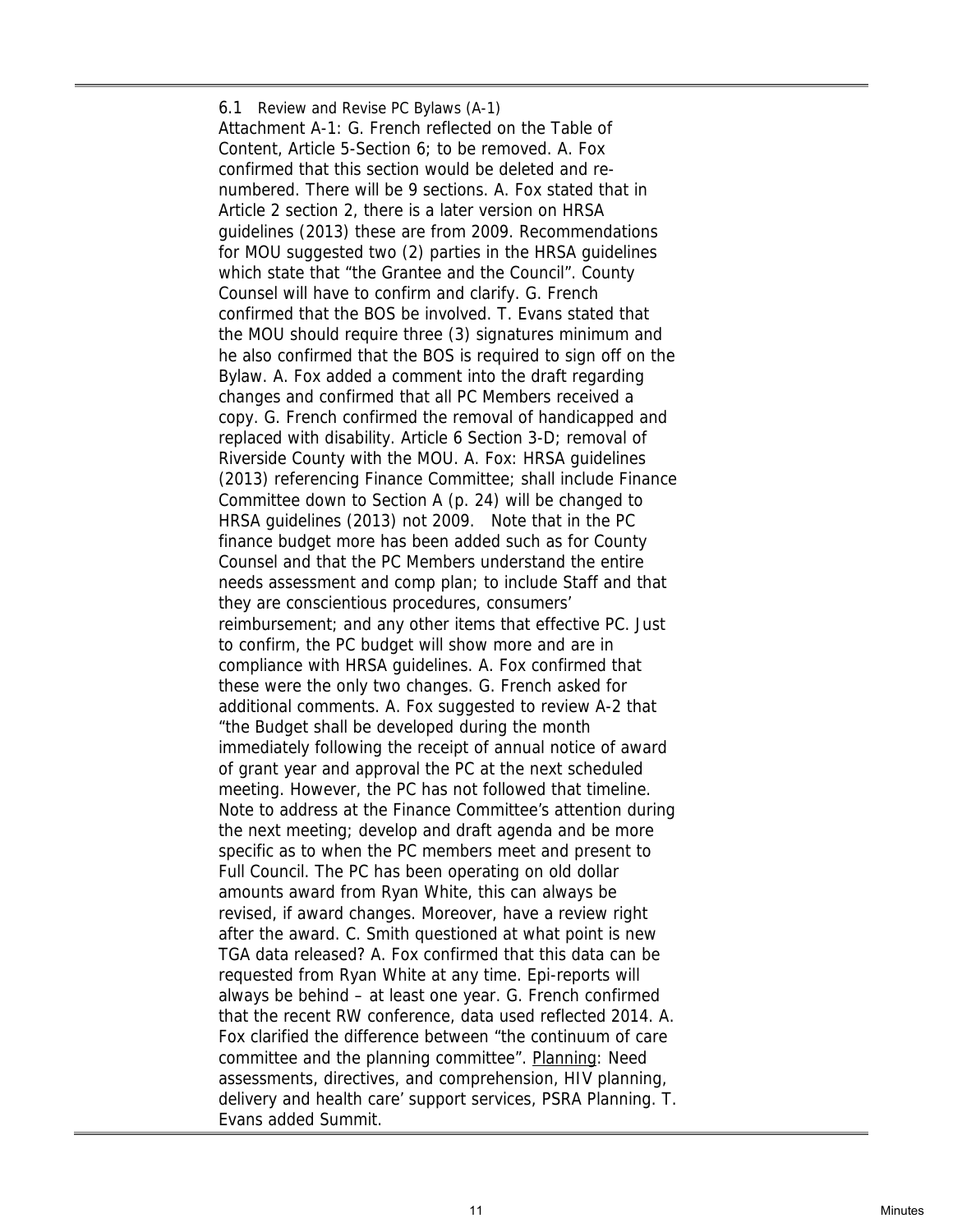$\equiv$ 

 $\qquad \qquad =$ 

<sup>1</sup> Public Comments: Any member of the public may address this meeting on items of interest that relate to the Ryan White CARE Act by completing a speaker slip to indicate their interest in addressing the Planning Council. A